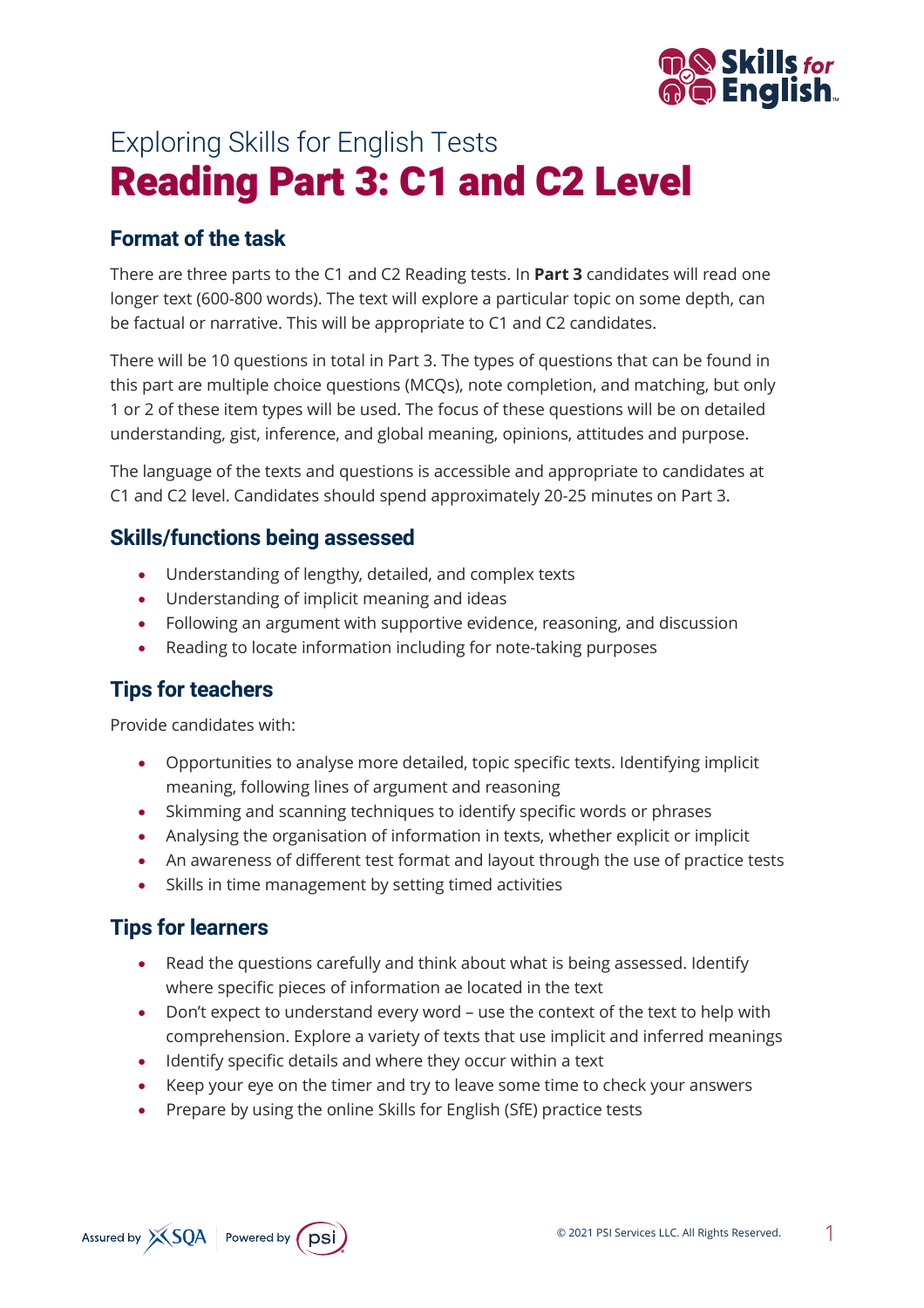

## **Sample C1 Reading Part 3 Task**

This is a short example extract from the type of text and questions a candidate may encounter in Part 3.

### **A**

Easily distinguishable and with numerous structural variations, the orchid is one of the most commonly cultivated plants in the UK. Producing a fragrant scent, large green foliage and colourful blooms, one might assume that orchids would require far greater attention than most other house plants to grow successfully. The opposite is in fact true - you could leave them for up to six weeks without watering them and they would still be perfectly happy. However, for an orchid to truly thrive and reflower multiple times a year, there are a few actions that need to be undertaken.

### **B**

Starting with the roots, you may have observed that orchids are ordinarily sold in transparent plastics pots, rather than the usual terracotta-coloured variety. This is because unlike most other plants, orchid roots photosynthesize, and so require access to light. In the wild, orchids are found flourishing on the branches of much larger trees. Their roots grow along the top of the bark, taking in surface moisture from the tree rather than from beneath the ground. The roots are therefore continually exposed to light allowing them to act as a second means (along with the leaves) by which the plant can photosynthesize and produce energy to grow and flower. The orchids you pick up from the garden centre are no different and so in order to promote growth it is advised that you don't hide the roots within a large ceramic pot but opt for a glass one instead.

### **C**

Another important aspect of growing a healthy orchid at home is drainage. Like most plants, it is vital that you do not leave any standing water at the bottom of your orchid pot as this will effectively drown the plant. However, this is easier said than done due to the type of soil that orchids are usually planted in when sold. Rather than normal compost, orchids are usually planted in small wood chippings to resemble the natural environment in which wild orchids grow. These chippings do not absorb water as quickly as soil does and so when you water the orchid, most of it will simply pool in the bottom of the pot. This pool must be drained immediately to avoid rot and should occur every time the plant is watered.

### **D**

Because of the slow water absorption by the wood chippings, a more effective watering technique is also encouraged – one that gives the wood enough time to soak up moisture. It is therefore advisable to fully submerge an orchid pot in water for at least a few minutes. Placing them in a deep basin of tepid water is probably the most practical way to achieve this. Once fully drained, the orchids will then only be able to access the water retained within the wood chippings which is exactly how they prefer it.

To save time in the exam, it is best to read the paragraph first and then match it with the correct option.

Option 2

Each paragraph will contain information relating to a correct option. Other options may look correct at first glance so make sure the meanings match, not just the vocabulary.

Option 4

Option 1

Option 3